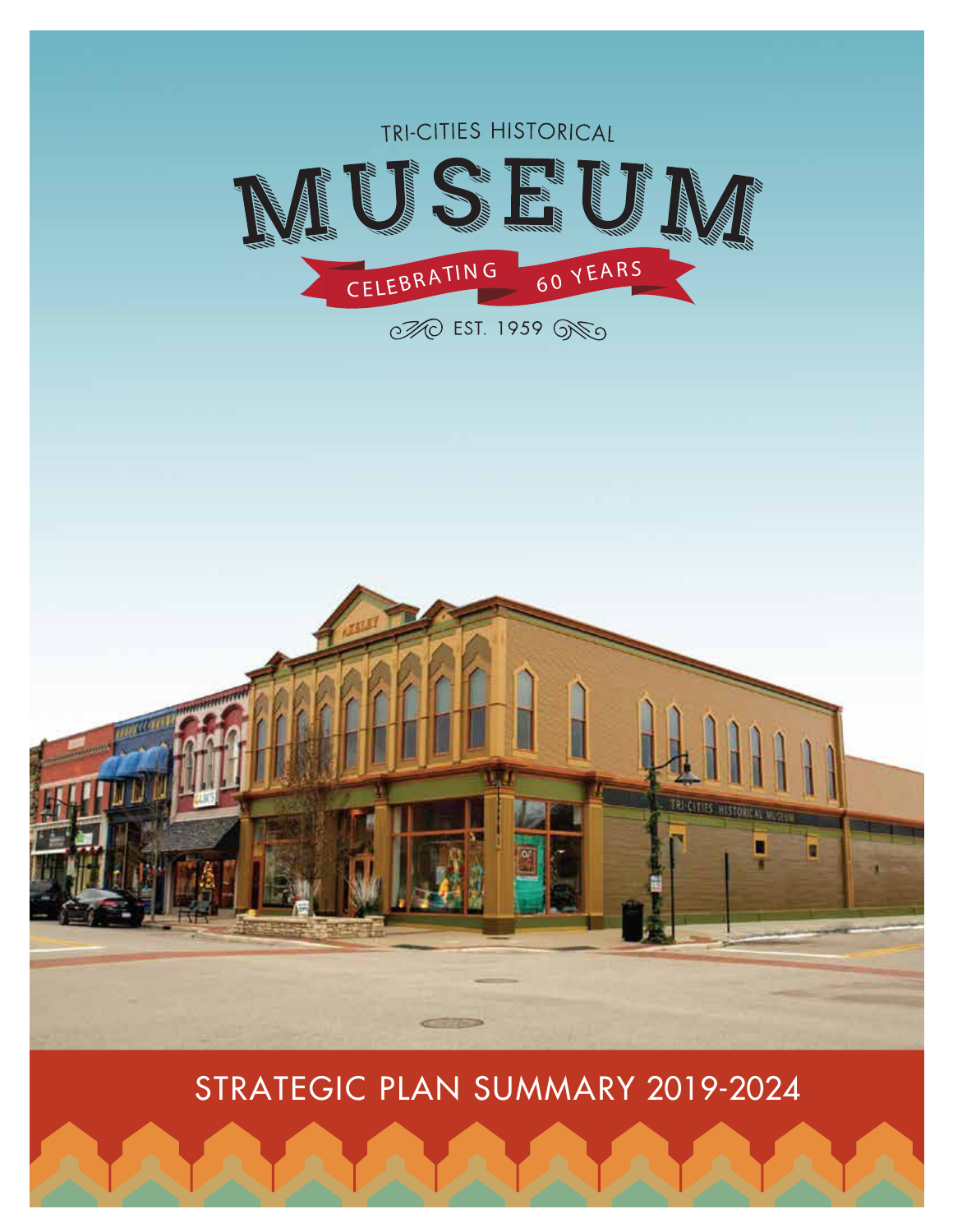

Creating connections to local history.



A community that values its past.



INCLUSIVENESS: With thoughtful exhibition and programming strategies, we strive for an authentic interpretation of our community, past and present. Ĩ,

ADAPTABILITY: We encourage innovative practices. This ensures the relevant and qualitative impact of the museum now, and its expansion into the future.

STEWARDSHIP: We are caretakers of the assets entrusted to us through continuous education, promoting expertise, fiscal responsibility, and the implementation of best practices.

WONDER: We cultivate curiosity. We value an inquisitive and fun environment as we engage guests in a memorable experience.

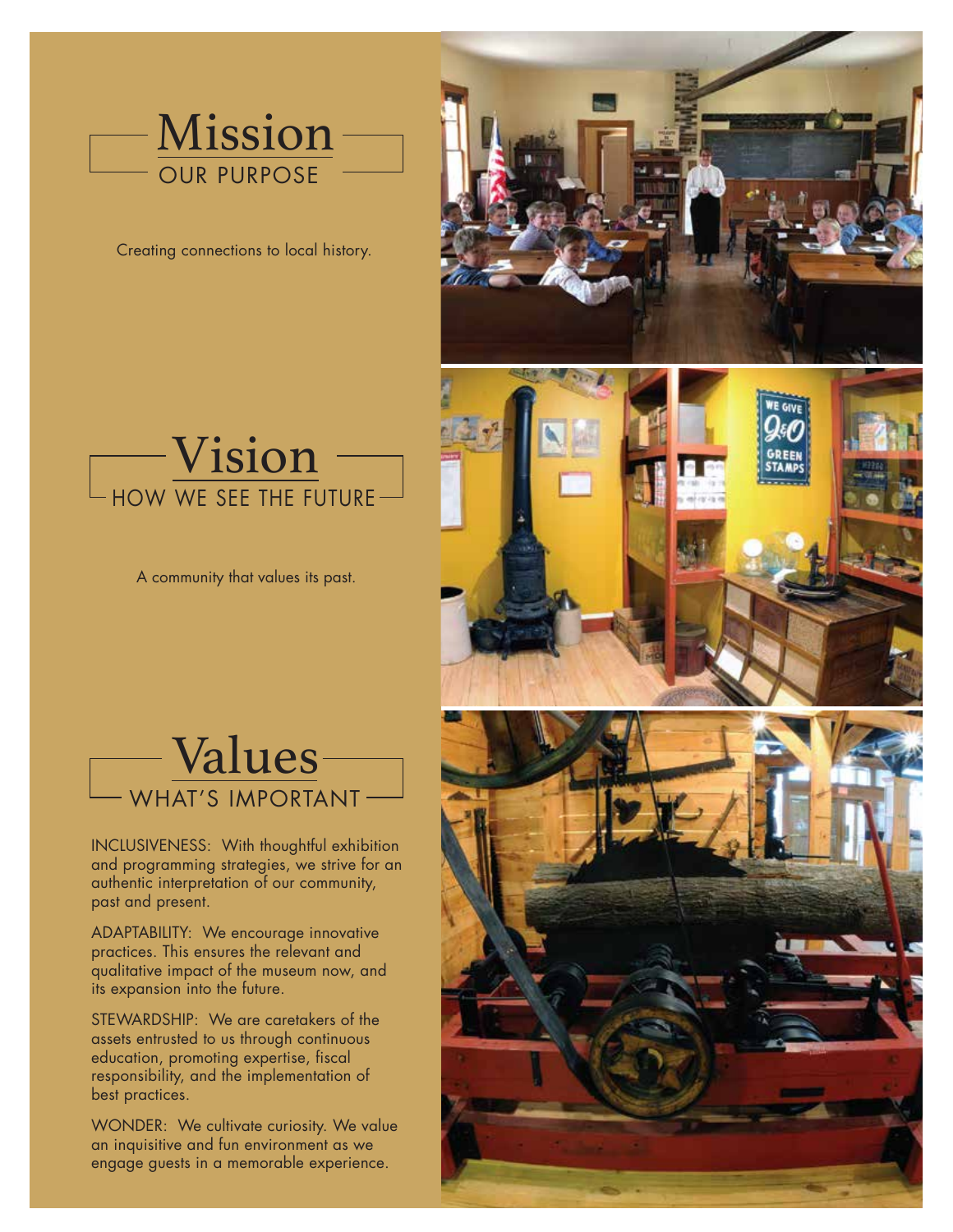# STRATEGIC PRIORITIES

## **Strengthening the Organization**

- CURRENT REALITY Our community has demonstrated its support through a 75 percent YES vote on the millage. We own our buildings, and are transitioning from a grassroots volunteer organization to a professionally staffed museum.
- STRATEGIC VISION We will continue to build upon our strong foundation by developing an endowment that reinforces our millage revenue. We will also invest in training and staff additions to support ongoing growth.

### **Expanding Strategic Partnerships**

- CURRENT REALITY We have built exceptionally strong relationships with area elementary schools, and we engage hundreds of students in history each year.
- STRATEGIC VISION We will expand our reach to middle and high school students, while fostering additional collaborations with senior centers, libraries and more.

### **Enriching the Visitor Experience**

- CURRENT REALITY We welcome many one-time visitors because we have tended towards permanent exhibits, and only one of our three buildings is open to the public. Ninety-five percent of our vast collection is locked away in secure storage.
- STRATEGIC VISION We would like to cultivate repeat visitors by sharing more of our treasures through interactive, rotating exhibits. We would also like to explore ways of opening other buildings and offering exciting membership opportunities.

### **Promoting the Brand**

CURRENT REALITY Our move from The Depot to 200 Washington in 2004 dramatically increased our visitor count. However, there are still many residents who don't know we exist and have never visited.

STRATEGIC VISION We don't want to be a secret anymore! We will promote our venue, exhibits and events to attract residents as well as tourists.

#### **Attaining Accreditation**

- CURRENT REALITY We have invested in staff, storage and collections over our 60-year history, and have grown steadily.
- STRATEGIC VISION We would like to achieve accreditation by the American Alliance of Museums. This is more than a prestigious designation. It demonstrates our commitment to best practices, and will qualify us to apply for new funding opportunities.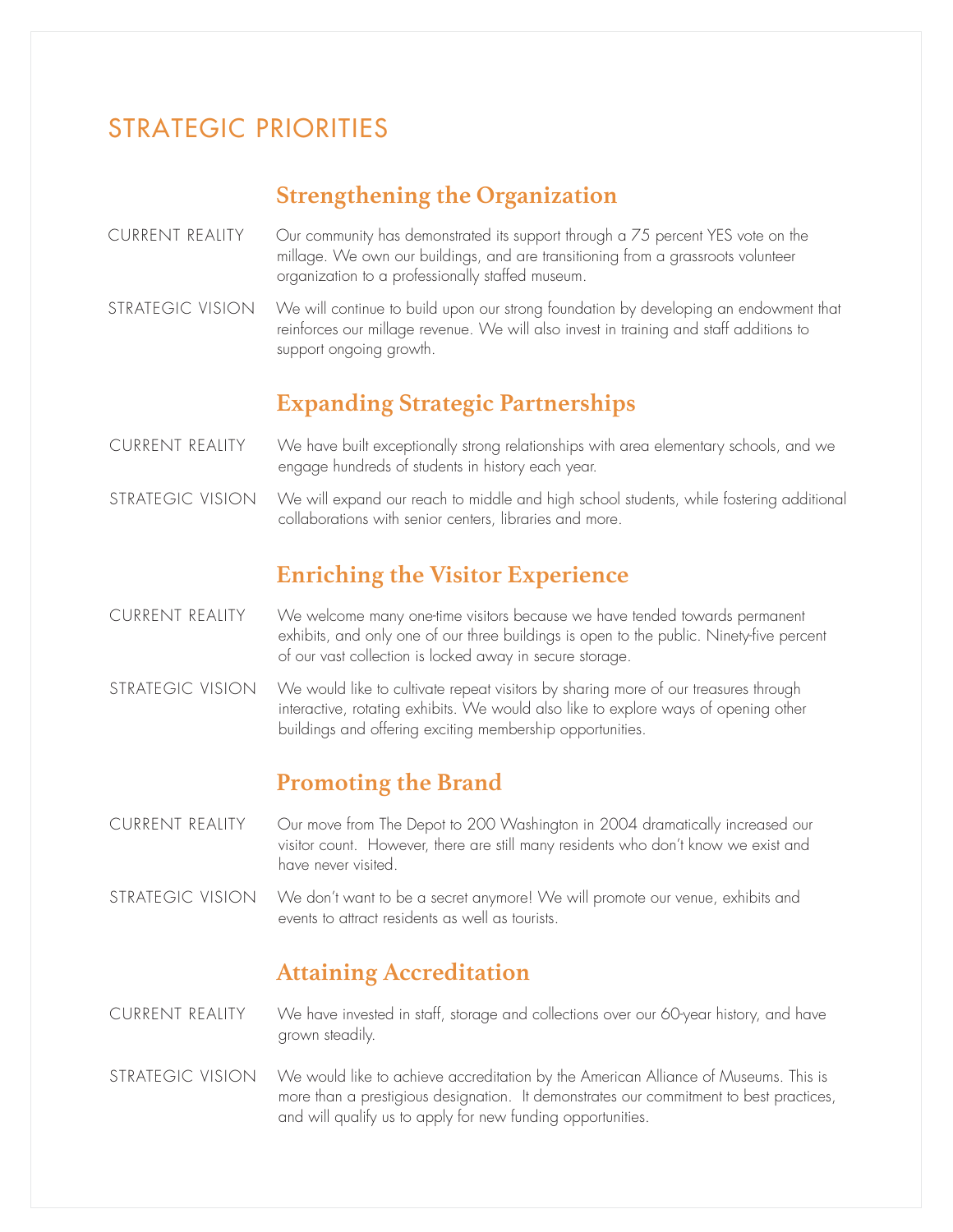#### **GOVERNING BOARD**

#### EXECUTIVE COMMITTEE

President: Marsha Peterson Vice President: David Garland Secretary: Duane Leet Treasurer: Jennifer Crouse



#### BOARD MEMBERS

Gay Cole Cathy Feyt Edward Grafton Rebecca Hopp

Frank Kennedy Gail Krug Patty Redeker Ann White

MUSEUM DIRECTOR Julie Bunke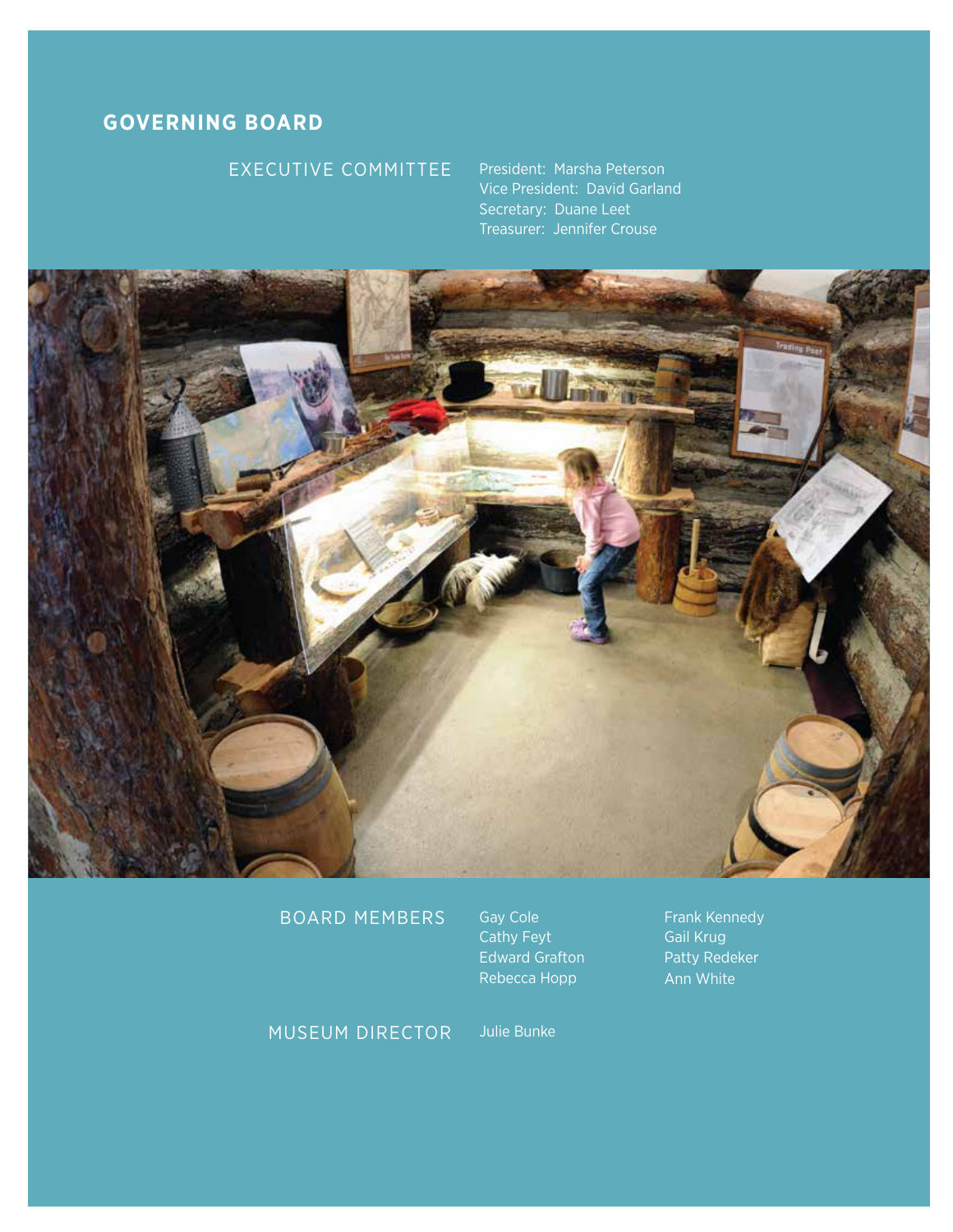The Tri-Cities Historical Museum is pleased and proud to celebrate its 60th anniversary by building a plan for the future.

Our treasure-trove of artifacts spins stories of the past that convey a rich and varied history. We can immerse people of all ages in the allure of an old-time grocery store, or the rugged challenge of running a sawmill. We can capture the imagination of the young, and reminisce with the old.

Our challenge is to take the next steps of transformation, so that we can draw more people into the fascinating history of the tri-cities area. A treasure has more value when it engages and excites. We have the treasures, and we have the spaces. Now we need to weave stories and offer experiences that create pride of place for our community and its visitors.

This plan identifies the strategies that will transform the Tri-Cities Historical Museum into a more robust, more engaging and more interactive historical center. Thank you for sharing this journey with us!

Julie Bunke Marsha Peterson Executive Director Chairman of the Board